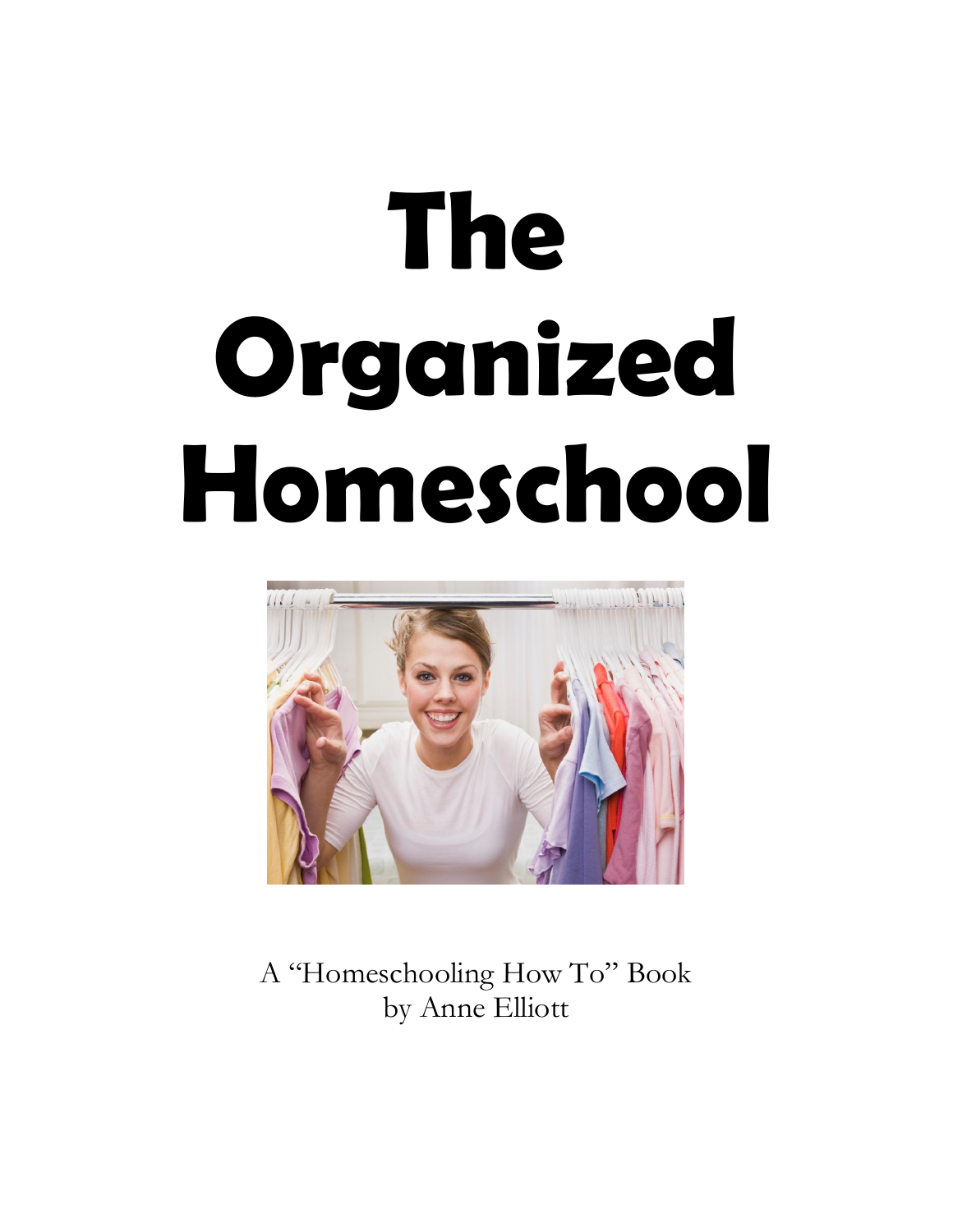### **The Organized Homeschool**

**Copyright 2011 by Anne Elliott All rights reserved**

This e-book is for your own family's personal use. Please do not copy or forward it to others. Additional copies of this e-book may be purchased at [http://FoundationsPress.com.](http://foundationspress.com/)



<https://www.facebook.com/pages/Foundations-Press/177248352344437>

Scripture taken from the HOLY BIBLE, NEW INTERNATIONAL VERSION®. Copyright © 1973, 1978, 1984 Biblica. Used by permission of Zondervan. All rights reserved.

Published by

**Foundations Press** P.O. Box 333 Brownsdale, MN 55918

[http://FoundationsPress.com](http://foundationspress.com/)

All links referenced in this book worked accurately when checked on May 9, 2011. Please notify us if any link does not work so that we may update it in future editions.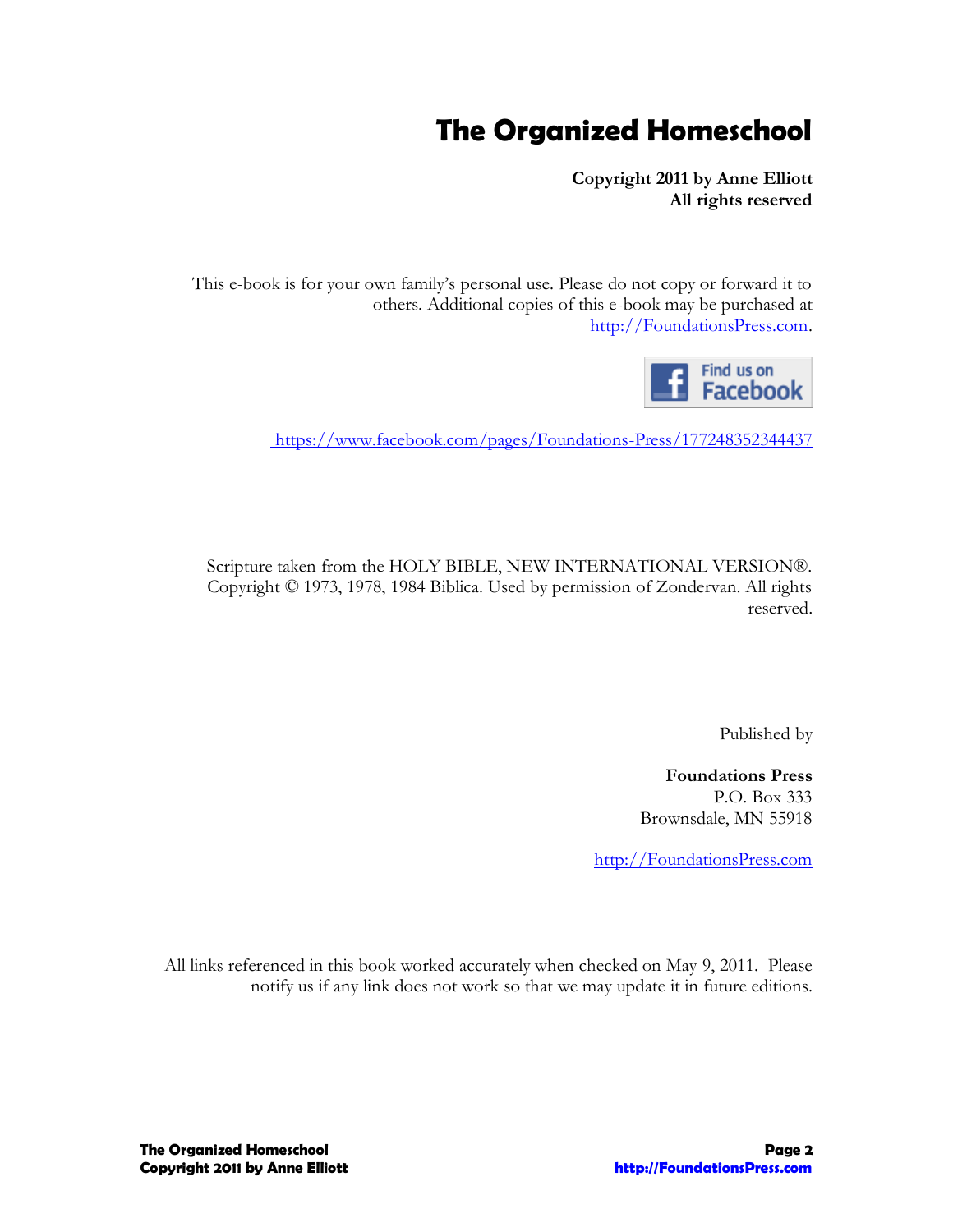

What do you love about this picture? Everything is so peaceful...

Why? Because there is no clutter!  $\bullet$  There is very little noise, no wind hitting your face, no movement of any kind, calm lighting, and very few people.

Now, obviously, God has called you as a wife and homeschooling mother to a "world" of clutter, noise, and people. If He didn't want you to minister to *people* (both little and big), then He would have just called you home to heaven. He has you here for a reason, and "here" can be a very cluttered place!

But can you create a more peaceful "here" by eliminating any **unnecessary** clutter? Do we have to hold on to *things* because we're afraid of the future? Do things give us a sense of security? However, what damage does all the visual and mental clutter do to us and our families?

Sometimes we're just cluttered because we don't see it. We're in it all day long, so we've become numb to it. If you think this might be you, go out your door, walk around the house, then come back in the door. Take note of how your home feels to someone just coming. (Or… maybe even how it *smells*?)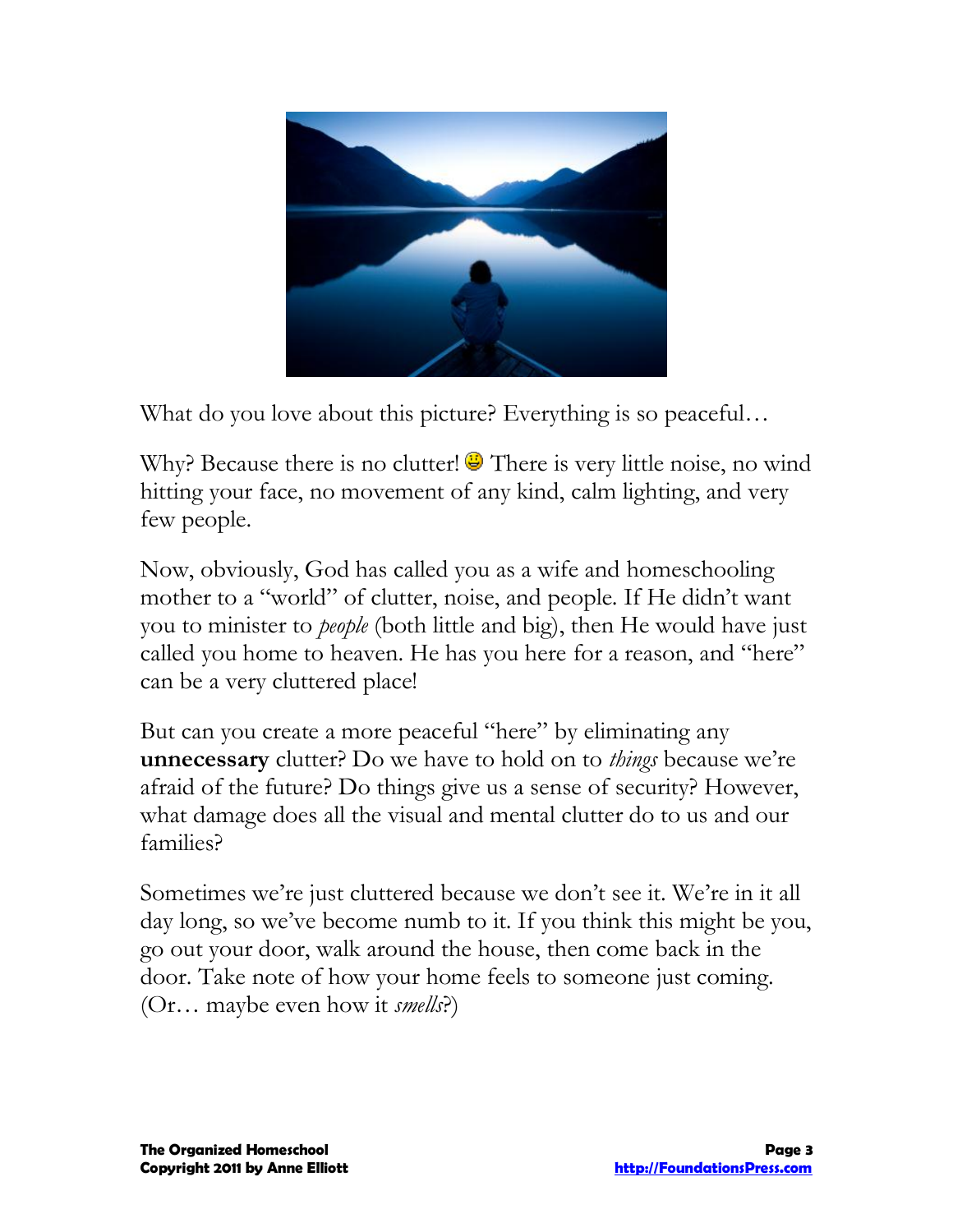To be perfectly honest, sometimes things are just cluttered because we're BUSY — and TIRED — and MOMS!  $\mathcal{V}$  apply my house gets cluttered really fast, too!

In this book, we're going to examine how to make our homes organized. We won't be looking for perfection, but we're certainly looking for peace.

May the God of all peace fill your heart and home with His grace and love!



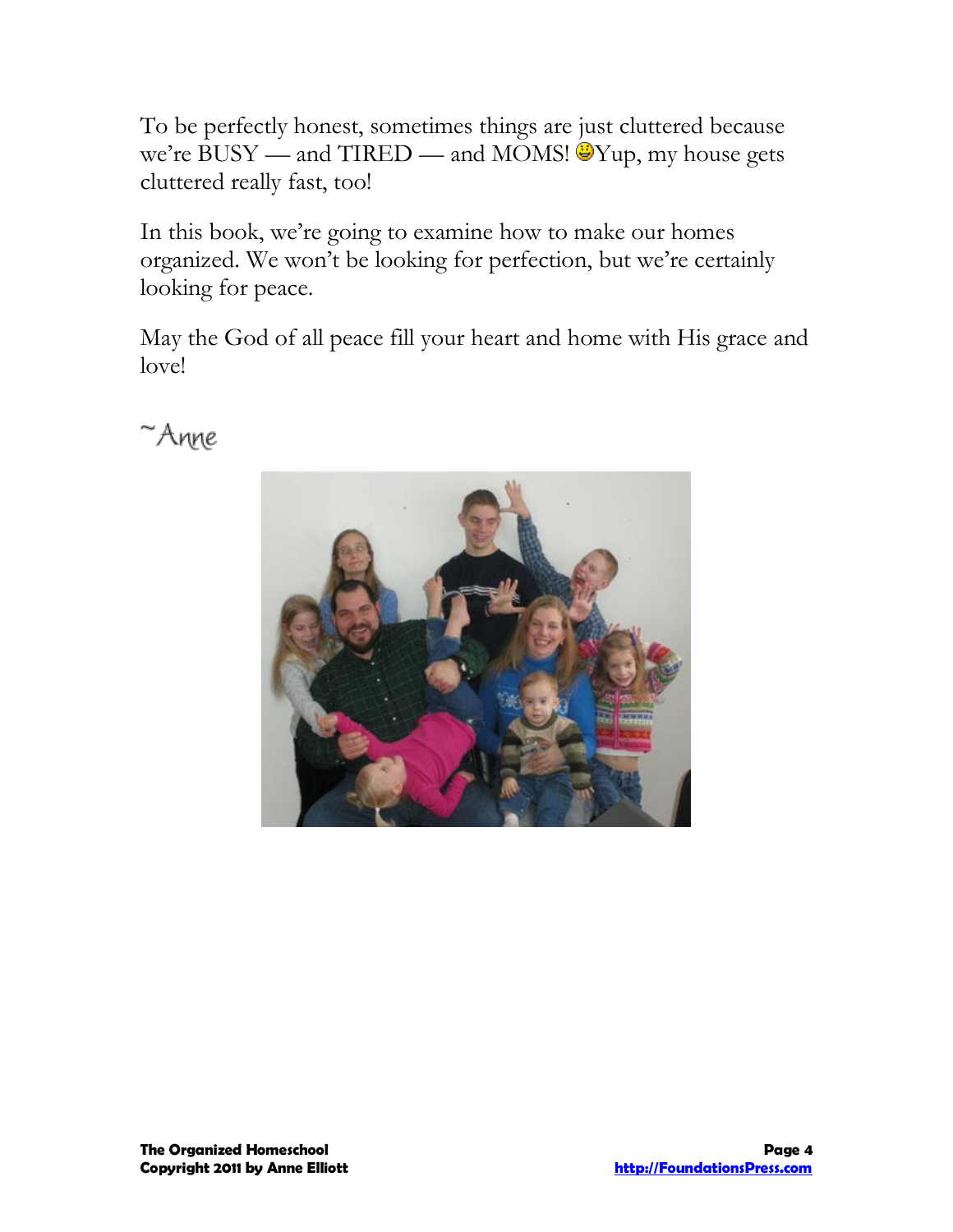## **Table of Contents**

| The Priority of Homemaking                    | 6  |
|-----------------------------------------------|----|
| A Quick-Start Guide to Decluttering           | 8  |
| Creativity in the Home                        | 12 |
| Music in the Home                             | 14 |
| Light in the Home                             | 17 |
| A Loving Atmosphere in the Home               | 19 |
| Help from the Master Planner                  | 22 |
| Principles of Decluttering                    | 28 |
| The Job That Never Ends                       | 31 |
| Keeping Life Uncluttered                      | 34 |
| Organizing Toys                               | 39 |
| Handy Homeschooling Supplies                  | 44 |
| More Hours in My Day                          | 46 |
| A Peek into My Notebook and Computer          | 51 |
| Handling Things in a Large Family             | 57 |
| Homemade Bread, Housework, and Homeschooling? | 65 |
| Home Business and Home School                 | 69 |
| Managing Your Home When You're Tired          | 75 |
| A Daily Routine for Real Moms                 | 79 |
| <b>Recommended Resources</b>                  | 82 |
| Coffee Break E-zine                           | 35 |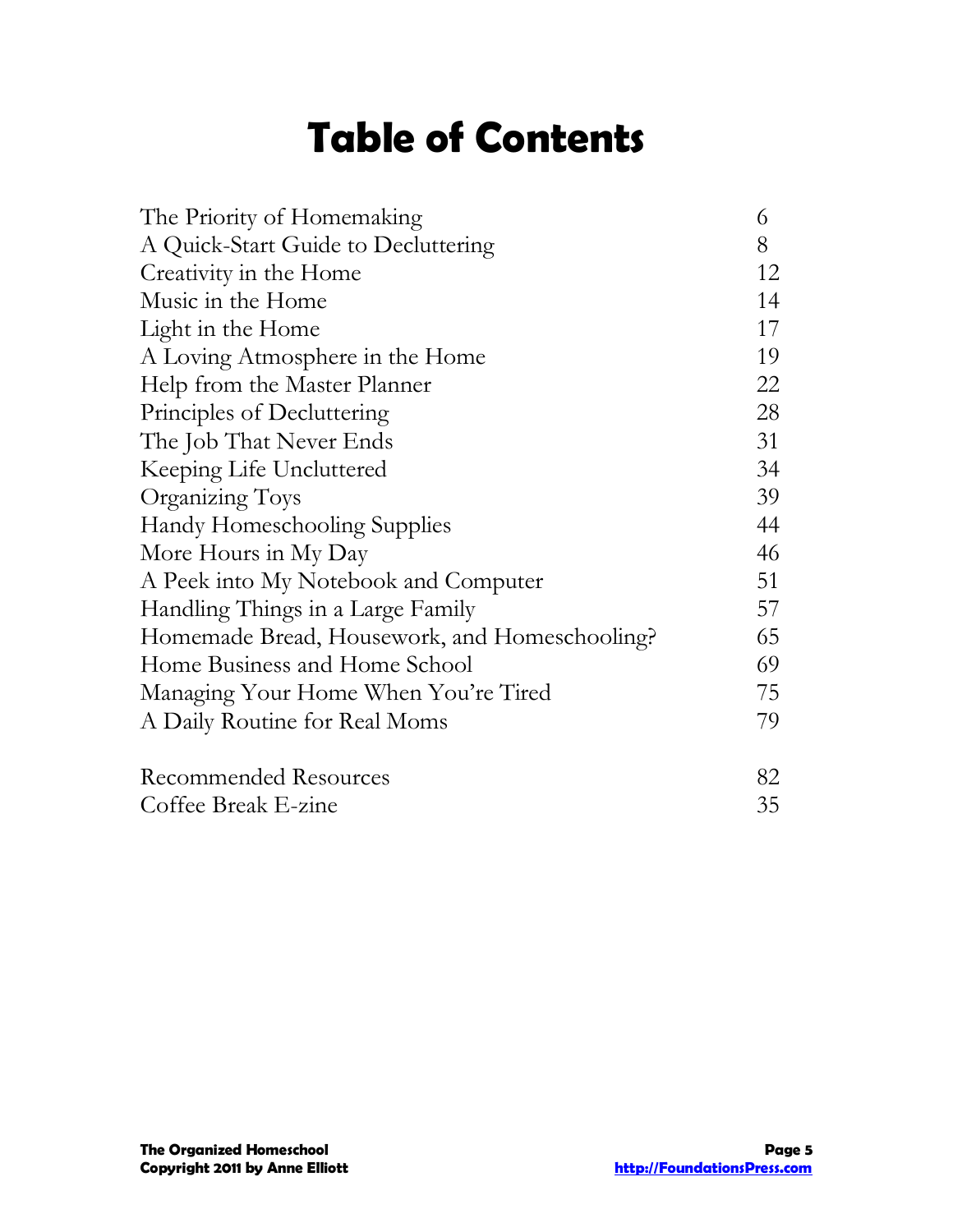## **The Priority of Homemaking<sup>1</sup>**

I will never forget the day I discovered that making my home pretty was part of the will of God for my life! With the dishes stacked high in the sink and on every available kitchen surface, with unfolded laundry piled on the living room floor, with toys scattered upstairs and down, and with overdue bills waiting to be paid, I turned in desperation to the Word of God. I searched for every Scripture passage that spoke about a wife's responsibilities, and I made a list that covered the front and back of a piece of notebook paper.

What I read made me tremble! I realized all my dreams for my life hinged upon my success as a homemaker, for my very reputation was at stake. I determined to make a change and, grabbing a piece of scotch tape, I hung my list on the kitchen cabinet over the sink. I plunged into the dishes and attacked stuck-on grime as I read the verses I had written. Halfway through, I turned the sheet around and read the other side of my list.

Later, as my kitchen shone with cleanliness, I realized not only was my reputation at stake, but my joy and happiness were as well. My great discovery was that…

#### **"The wise woman builds her house, But the foolish pulls it down with her hands"** (Proverbs 14:1).

Evidently, I'm not the only woman who has recently made this discovery. As I browse through a popular Christian bookseller's catalog, I see scores of books and tools designed to bring women to the realization that a skillful housewife is a needed commodity. Christian women worldwide are heeding the call of Titus 2 and training the younger women around them to be "homemakers"  $(Titus 2:3-5)$ . A lucrative business awaits those who are savvy enough

 $\overline{a}$ <sup>1</sup> The following is an excerpt from *[Juggling Life's Responsibilities: Biblical Help for the Married Woman](http://foundationspress.com/homeschool-support-2/juggling-lifes-responsibilities/)* by Anne Elliott, pp. 175-176.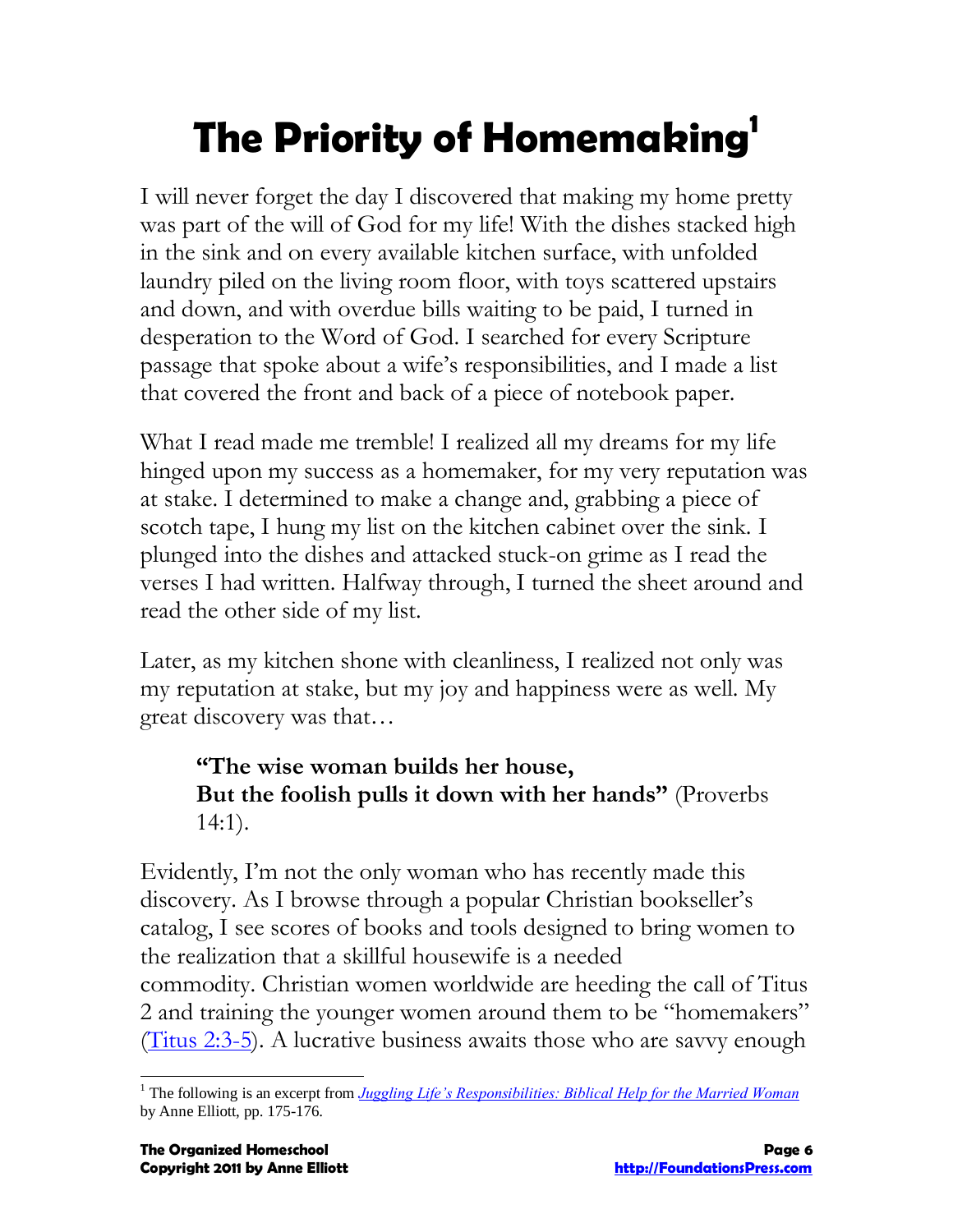to take heed to this trend and add training materials, tools and seminars to the market. Multi-year curriculum have been published that help mothers train their daughters in the skills of the home. There are obviously many talented women who excel in homemaking!

I'm not one of them, but I have a strong desire to become one. The Bible teaches that "an excellent wife is the crown of her husband" [\(Proverbs 12:4\)](http://www.biblegateway.com/passage/?search=Proverbs%2012:4&version=NIV). I don't know about you, but that appeals to me! Scripture also very clearly teaches that keeping a home is the primary responsibility of the wife [\(1 Timothy 5:14\)](http://www.biblegateway.com/passage/?search=1%20Timothy%205:14&version=NIV).

God has also been gracious enough to outline some of the duties of an excellent wife in the well-known poetry of Proverbs 31. If you, like me, desire improvement in this area, maybe you should read this portion of Scripture, then grab a piece of notebook paper and some scotch tape and display your own list of qualities that you'd like to see in your life. You will find that this list is immensely practical, for an excellent wife is:

- A hard worker
- Enterprising
- Diligent
- Wise with her money
- Healthy
- Conscious of the future
- Skillful in her home
- Kind and hospitable
- Careful about her appearance

If God can change my heart in this area, what can He do in yours?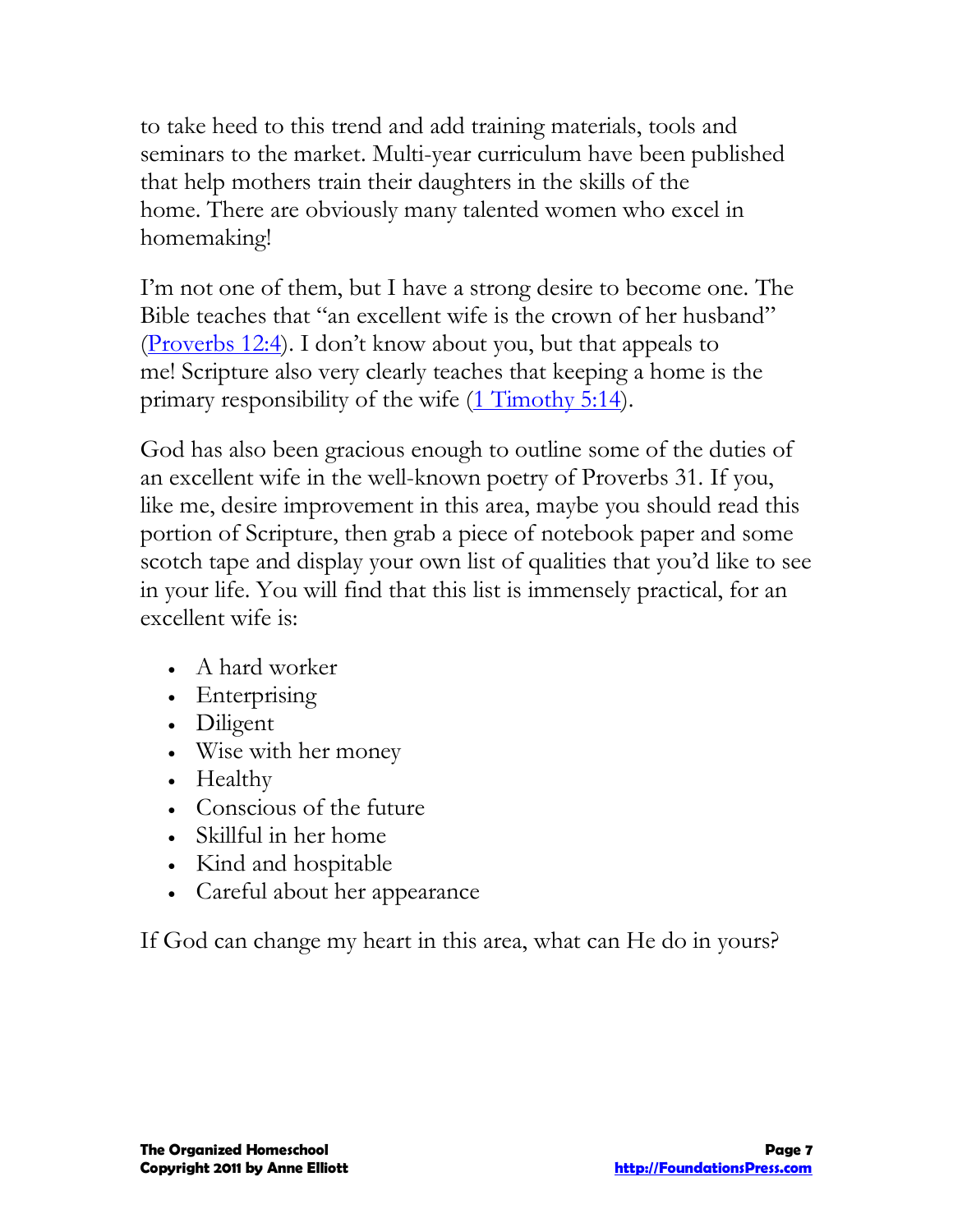## **A Quick-Start Guide to Decluttering**



I'm sure you're realizing that it will be tough to homeschool if you can't even step through the clutter in your living room. Becoming a good manager of your home is key to succeeding in homeschooling. I'll soon give you lots of principles to help you conquer clutter, but if you're wanting to get started today, here is a quick-start guide:

#### **First, I'd like you to make a time schedule.**

- Make sure you have scheduled *daily* times for **maintaining your home**. Don't forget to include times to cook meals, time to plan menus and shop, and time to do the dishes after EVERY meal! Don't forget to plan for doing laundry folding and putting it away as well as washing it! You should also add chores to each day such as…
	- $\Box$  Sunday touch up bathrooms, vacuum
	- $\Box$  Monday pay bills and file paperwork
	- $\Box$  Tuesday dust, water plants, vacuum
	- $\Box$  Wednesday clean bathrooms, empty garbage
	- $\Box$  Thursday change bed linens, mop floors
	- $\Box$  Friday do seasonal cleaning jobs
	- $\Box$  Saturday rest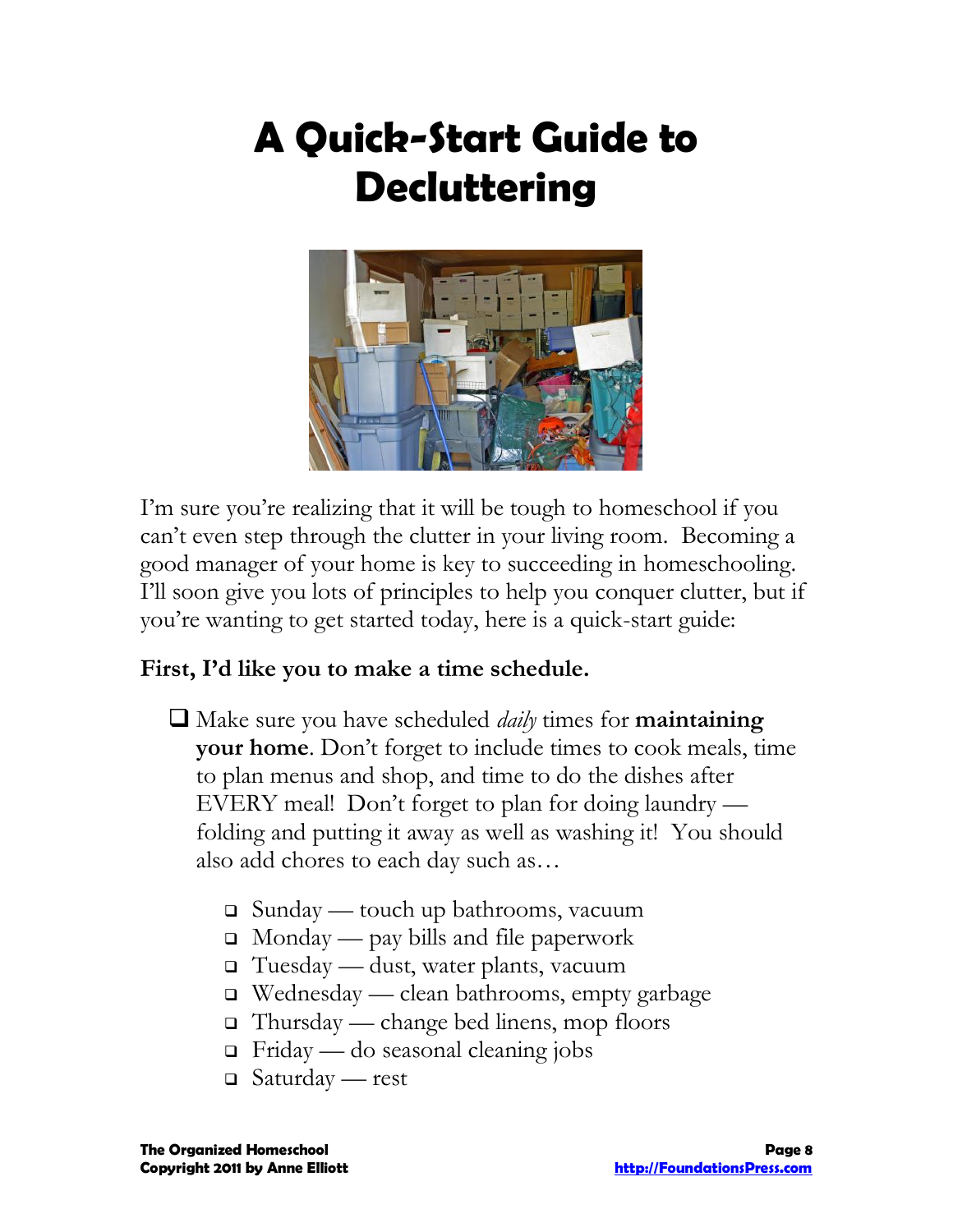Your list will look different from this, but you get the idea. Plan, plan, plan…

You might be thinking, "This is all great, but how can I clean when it's such a mess to start with?"

Well, if this is your situation, I'd like to give you the advice I received from the book *[Organizing from the Inside Out](http://astore.amazon.com/anneshomeyplace/detail/0805075895)*, by Julie Morgenstern. She tells us to take about an hour a day, each day, for as long as it takes to get your house in order — whether it takes a week, a month, or a year!

**I'd recommend you start in the kitchen,** since we women spend so much time here and its efficiency helps keep everything else running smoothly**.**

#### **Now it's time to make a good plan.**

- First, **analyze the room** to discover which parts are well organized and which parts are NOT. Figure out why the bad spots are causing such problems. Is it just too inconvenient to put things away when there is really no good spot to put them? Is the room so ugly you just can't stand to be in there?
- Second, you need to **develop a strategy**. In her book, Julie tells about how she visited a kindergarten classroom and noticed how well organized it was. She realized that the organization is natural because:
	- 1. The room is divided into **activity zones** art is over here, reading is over there, coats go there, etc.
	- 2. It's easy to **focus** on one activity at a time kids in the reading zone aren't fiddling with their lunch boxes, etc.
	- 3. Items are stored at their **point of use** scissors aren't with the Bob books, phonics charts aren't in the bathroom, etc.
	- 4. It's fun to put things away because **everything has a home** — and what bright, colorful, clearly labeled containers they are!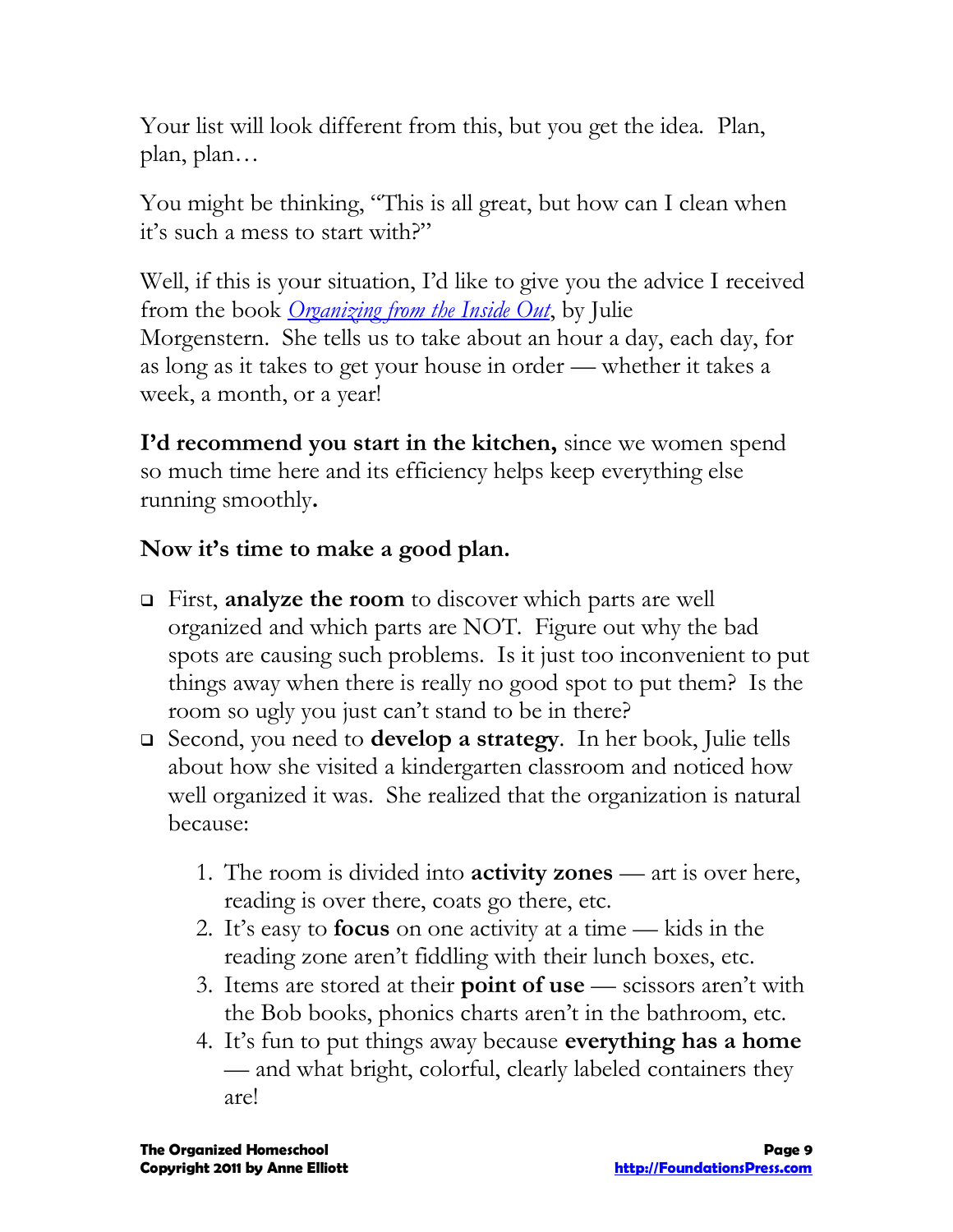- 5. There is a **visual menu** of everything that's important when you step into the room, you know that learning the alphabet is *important* to these students!
- Third, **define your zones.** Using a sheet of paper from your notebook, make a list of the **activities** you need to perform in each room, as well as the **supplies** you'll need to make it happen, and what kind of s**torage space** you'll need when it's time to put those supplies away. For instance, you know in your kitchen that you'll need a place for cleaning dishes. The supplies you'll need are dishcloths and towels, soap, a dish drainer, etc. You also need to designate a cupboard (maybe under the sink) for storing these supplies. Do you get the idea?
- Fourth, use more paper to **map out how the space** *should* be. This is fun! It's like being on an episode of Home & Garden Television! Measure furniture, plot and plan, and get ready to make some important changes!

Now you're probably chomping at the bit to have a beautiful home again, but wait! This is going to take time, and the bigger your mess, the more time it will take. Make yourself stick to your time schedule and only work on your house when your schedule says you can. Use a timer if you have to, but don't forget to do everything else in your life as well!

(What good practice this is in self-discipline!  $\bullet$ )

During your daily clean-up times, you might like to have the following supplies handy:

- Trash bags (yes, you're going to have to get rid of some things)
- Three boxes, labeled "Put away", "Give away", and "Throw away"
- $\Box$  Cleaning supplies (you might as well wipe out the cabinets while they're empty)
- $\Box$  Manila folders (for organizing your paperwork)